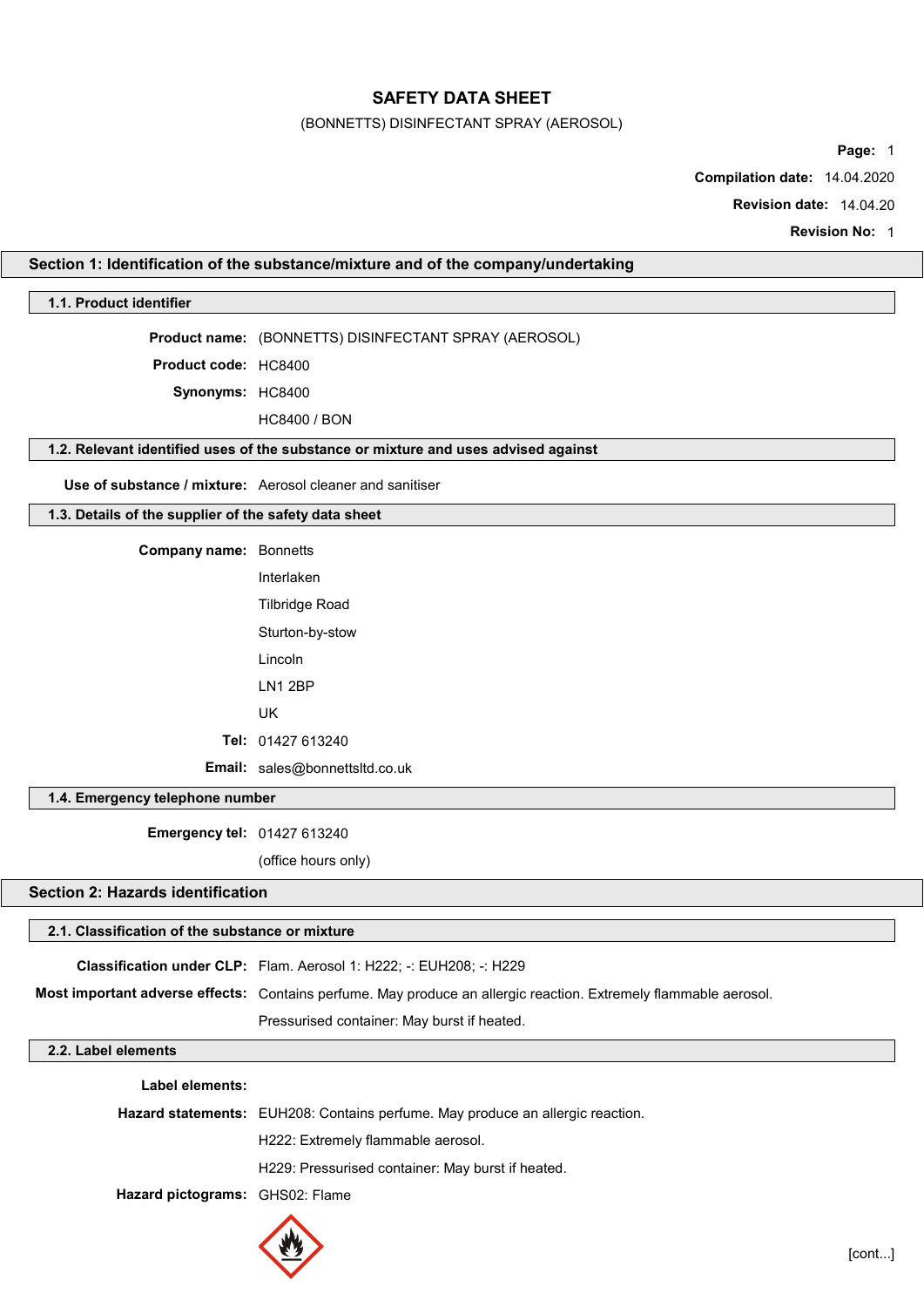## (BONNETTS) DISINFECTANT SPRAY (AEROSOL)

| Signal words: Danger                |                                                                                     |
|-------------------------------------|-------------------------------------------------------------------------------------|
|                                     | Precautionary statements: P102: Keep out of reach of children.                      |
|                                     | P210: Keep away from heat, hot surfaces, sparks, open flames and other ignition     |
|                                     | sources. No smoking.                                                                |
|                                     | P211: Do not spray on an open flame or other ignition source.                       |
|                                     | P251: Do not pierce or burn, even after use.                                        |
|                                     | P410+P412: Protect from sunlight. Do not expose to temperatures exceeding 50 °C/122 |
|                                     | $\mathrm{P}$ F.                                                                     |
|                                     | P260: Do not breathe spray.                                                         |
|                                     | P304+P340: IF INHALED: Remove person to fresh air and keep comfortable for          |
|                                     | breathing.                                                                          |
|                                     | P305+P351+P338: IF IN EYES: Rinse cautiously with water for several minutes. Remove |
|                                     | contact lenses, if present and easy to do. Continue rinsing.                        |
| Haz. ingredients (label): Contains: |                                                                                     |
|                                     | <b>ETHANOL</b>                                                                      |
|                                     | PERFUME SHARPE LEMON 13264 (CONTAINING                                              |
|                                     | CITRAL, CITRONELLOL, GERANIOL, LIMONENE, LINALOOL)                                  |
|                                     | LIQUIFIED PETROLEUM GAS PROPELLANT                                                  |

## 2.3. Other hazards

Other hazards: In use, may form flammable / explosive vapour-air mixture.

PBT: This product is not identified as a PBT/vPvB substance.

# Section 3: Composition/information on ingredients

## 3.2. Mixtures

## Hazardous ingredients:

## ETHANOL - REACH registered number(s): 01-2119457610-43-XXXX

| <b>EINECS</b> | CAS      | PBT / WEL                                                                        | <b>CLP Classification</b>           | Percent   |
|---------------|----------|----------------------------------------------------------------------------------|-------------------------------------|-----------|
| 200-578-6     | 64-17-5  | Substance with a Community<br>workplace exposure limit.                          | Flam. Lig. 2: H225                  | 50-70%    |
|               |          | BUTANE, <0.1% 1,3 BUTADIENE - REACH registered number(s): 01-2119474691-32-XXXX  |                                     |           |
| 203-448-7     | 106-97-8 | Substance with a Community<br>workplace exposure limit.                          | Flam. Gas 1: H220; Press. Gas: H280 | $1 - 10%$ |
|               |          | PROPANE, <0.1% 1,3 BUTADIENE - REACH registered number(s): 01-2119486944-21-XXXX |                                     |           |
| 200-827-9     | 74-98-6  | Substance with a Community<br>workplace exposure limit.                          | Flam. Gas 1: H220; Press. Gas: H280 | $1 - 10%$ |

Page: 2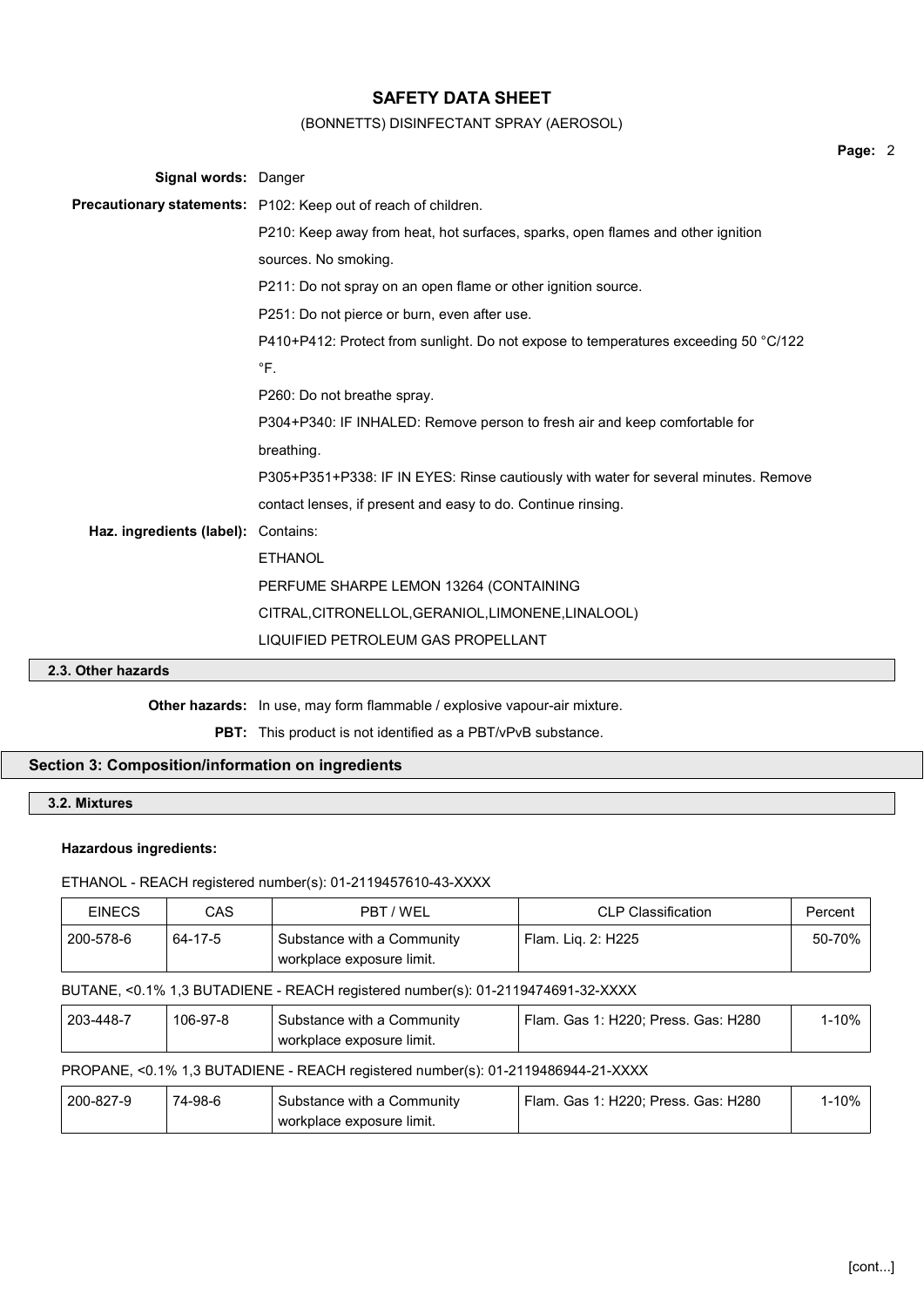### (BONNETTS) DISINFECTANT SPRAY (AEROSOL)

#### Page: 3

#### PERFUME SHARPE LEMON 13264 (CONTAINING CITRAL,CITRONELLOL,GERANIOL,LIMONENE,LINALOOL)

| $\overline{\phantom{a}}$ | <b>BLEND</b> | Flam. Lig. 3: H226; Skin Sens. 1B:       | <1% |
|--------------------------|--------------|------------------------------------------|-----|
|                          |              | H317; Aquatic Chronic 1: H410; Skin      |     |
|                          |              | Irrit. 2: H315; Eye Irrit. 2: H319; Asp. |     |
|                          |              | Tox. 1: H304: -: EUH208                  |     |

#### Section 4: First aid measures

#### 4.1. Description of first aid measures

Skin contact: Wash immediately with plenty of soap and water.

Eye contact: Bathe the eye with running water for 15 minutes. Consult a doctor.

Ingestion: Do not induce vomiting. If conscious, give half a litre of water to drink immediately. Consult a doctor.

Inhalation: Move to fresh air in case of accidental inhalation of vapours. Remove casualty from exposure ensuring one's own safety whilst doing so. Consult a doctor.

#### 4.2. Most important symptoms and effects, both acute and delayed

Skin contact: There may be mild irritation at the site of contact.

Eye contact: There may be irritation and redness.

Ingestion: There may be irritation of the throat.

Inhalation: There may be a feeling of tightness in the chest with shortness of breath.

#### 4.3. Indication of any immediate medical attention and special treatment needed

Immediate / special treatment: Not applicable.

## Section 5: Fire-fighting measures

#### 5.1. Extinguishing media

Extinguishing media: Alcohol resistant foam. Water spray. Carbon dioxide. Dry chemical powder.

#### 5.2. Special hazards arising from the substance or mixture

Exposure hazards: Highly flammable. In combustion emits toxic fumes. Forms explosive air-vapour mixture.

Vapour may travel considerable distance to source of ignition and flash back. Aerosol

cans may explode during a fire, giving a high speed projectile.

#### 5.3. Advice for fire-fighters

Advice for fire-fighters: Wear self-contained breathing apparatus. Wear protective clothing to prevent contact

with skin and eyes.

## Section 6: Accidental release measures

## 6.1. Personal precautions, protective equipment and emergency procedures

Personal precautions: Refer to section 8 of SDS for personal protection details. Notify the police and fire

brigade immediately. Eliminate all sources of ignition. Cover leaking can until the

discharge has stopped, before attempting cleanup operations.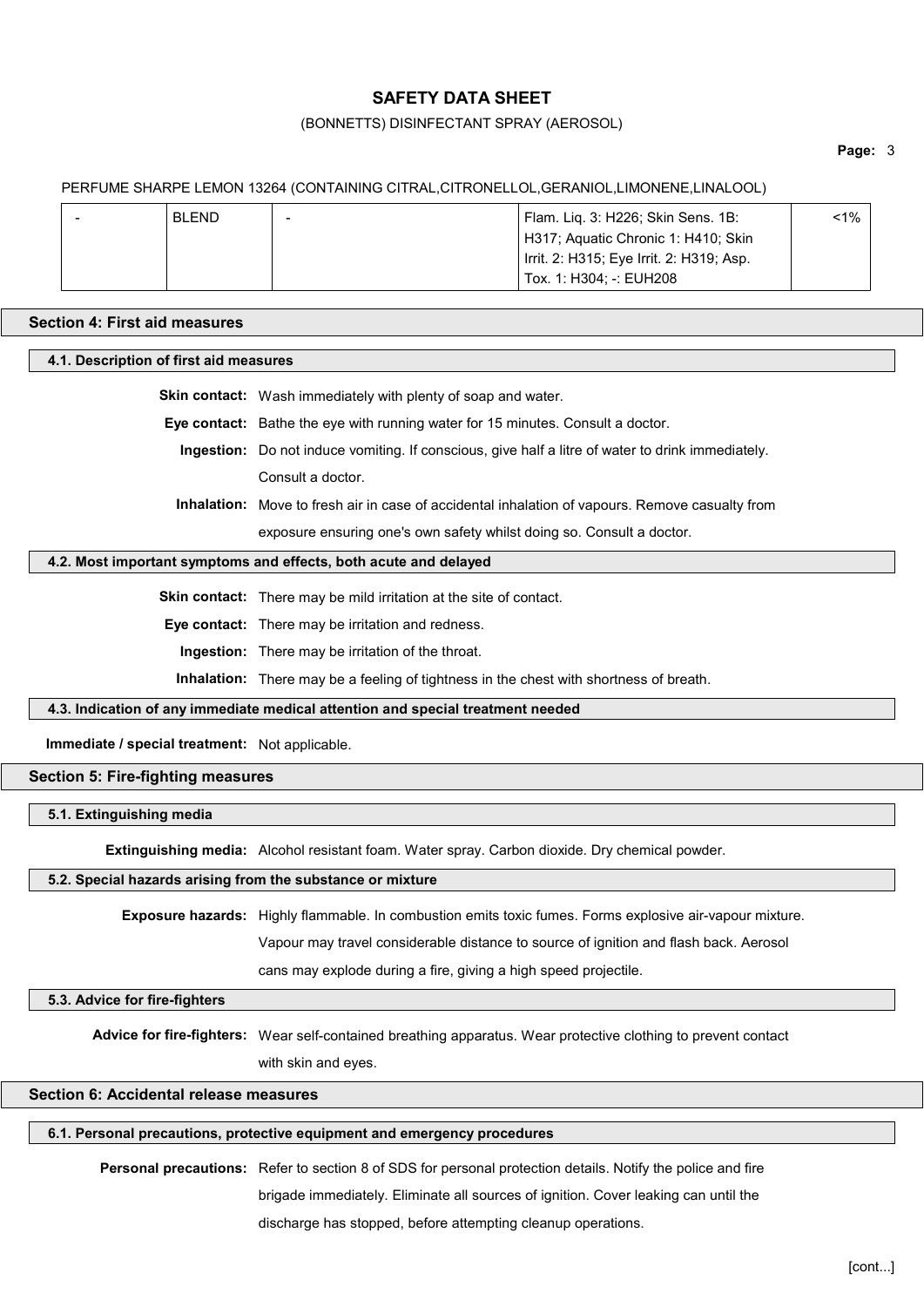#### (BONNETTS) DISINFECTANT SPRAY (AEROSOL)

#### 6.2. Environmental precautions

Environmental precautions: Do not discharge into drains or rivers. Contain the spillage using bunding.

#### 6.3. Methods and material for containment and cleaning up

Clean-up procedures: Do not use equipment in clean-up procedure which may produce sparks. Absorb into dry

earth or sand. Clean-up should be dealt with only by qualified personnel familiar with the

specific substance. Wash the spillage site with large amounts of water.

## 6.4. Reference to other sections

Reference to other sections: Refer to section 8 of SDS.

## Section 7: Handling and storage

## 7.1. Precautions for safe handling

Handling requirements: Smoking is forbidden. Use non-sparking tools. Ensure there is sufficient ventilation of

the area. Do not handle in a confined space.

#### 7.2. Conditions for safe storage, including any incompatibilities

Storage conditions: Store in a cool, well ventilated area. Keep away from sources of ignition. Keep away from direct sunlight.

#### 7.3. Specific end use(s)

Specific end use(s): No data available.

## Section 8: Exposure controls/personal protection

8.1. Control parameters

#### Hazardous ingredients:

#### **ETHANOL**

#### Workplace exposure limits:  $\blacksquare$

| __    | ___        |              |            |              |
|-------|------------|--------------|------------|--------------|
| State | } hour TWA | 15 min. STEL | 8 hour TWA | 15 min. STEL |
| UK    | 1920 mg/m3 | -            |            |              |

#### BUTANE, <0.1% 1,3 BUTADIENE

| UK<br>$\sim$ $\sim$<br>$ma/m$ :<br>.na/r<br>⊣ ∧ ا<br>טו<br>___<br>$\sim$ |
|--------------------------------------------------------------------------|
|--------------------------------------------------------------------------|

#### PROPANE, <0.1% 1,3 BUTADIENE

| J٢ |
|----|
|----|

## DNEL/PNEC Values

DNEL / PNEC No data available.

8.2. Exposure controls

Engineering measures: Ensure there is sufficient ventilation of the area. Ensure lighting and electrical

equipment are not a source of ignition.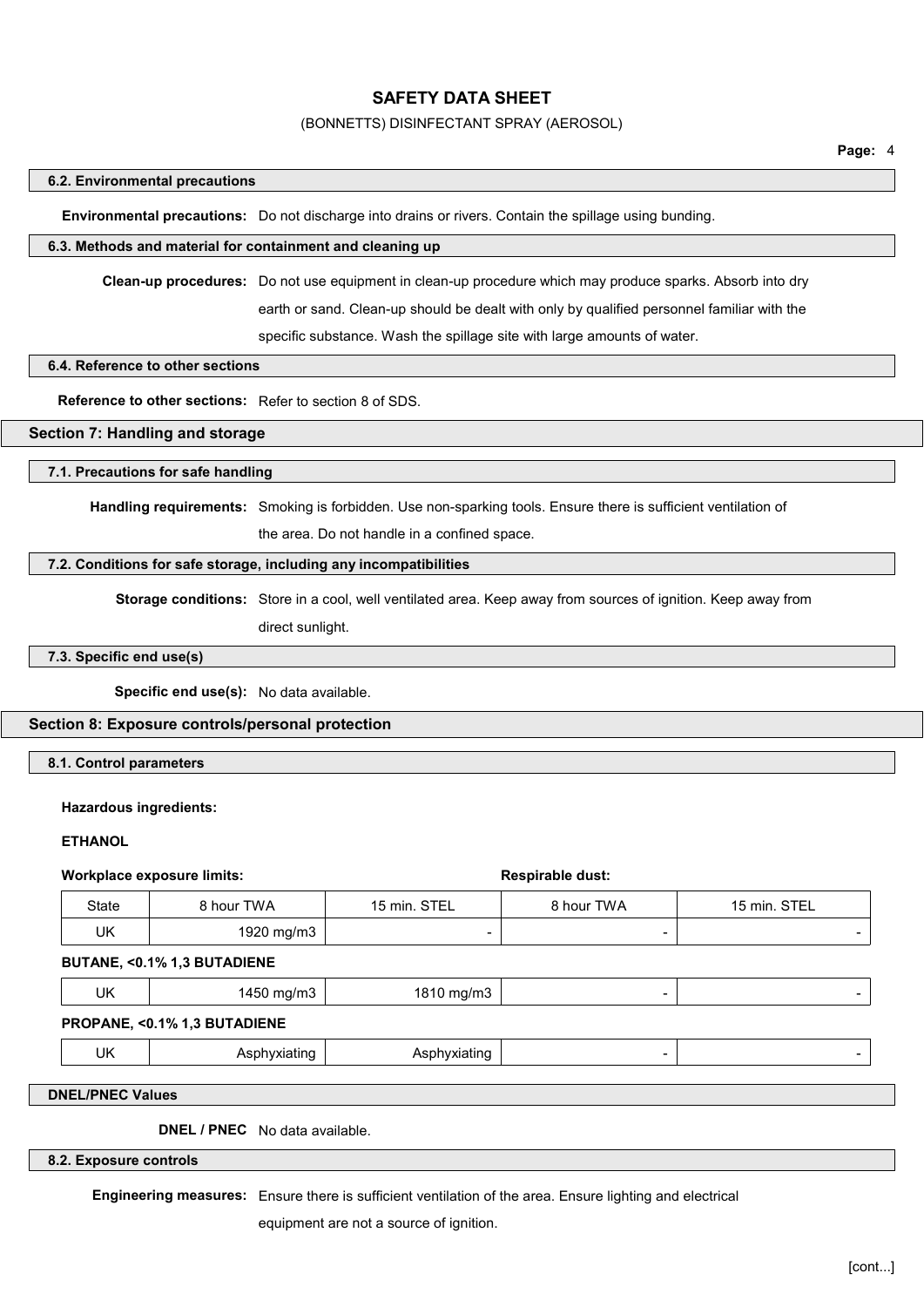### (BONNETTS) DISINFECTANT SPRAY (AEROSOL)

|                                                            |                                                                     |                                                 | Page: 5 |  |
|------------------------------------------------------------|---------------------------------------------------------------------|-------------------------------------------------|---------|--|
|                                                            | <b>Respiratory protection:</b> Respiratory protection not required. |                                                 |         |  |
| Hand protection: Protective gloves.                        |                                                                     |                                                 |         |  |
|                                                            | <b>Eye protection:</b> Safety glasses. Ensure eye bath is to hand.  |                                                 |         |  |
|                                                            | Skin protection: Protective clothing.                               |                                                 |         |  |
| Section 9: Physical and chemical properties                |                                                                     |                                                 |         |  |
| 9.1. Information on basic physical and chemical properties |                                                                     |                                                 |         |  |
|                                                            | State: Aerosol                                                      |                                                 |         |  |
|                                                            | <b>Colour: Colourless</b>                                           |                                                 |         |  |
|                                                            | <b>Odour:</b> Citrus/lemon.                                         |                                                 |         |  |
| <b>Evaporation rate: Moderate</b>                          |                                                                     |                                                 |         |  |
| <b>Solubility in water:</b> Highly soluble                 |                                                                     |                                                 |         |  |
|                                                            | <b>Viscosity: Non-viscous</b>                                       |                                                 |         |  |
| Boiling point/range°C: 85 - 100                            |                                                                     | Melting point/range°C: No data available.       |         |  |
| Flammability limits %: lower: 0.9                          |                                                                     | <b>upper: 14.0</b>                              |         |  |
| Flash point°C: -40                                         |                                                                     | Part.coeff. n-octanol/water: No data available. |         |  |

Autoflammability°C: >230 Vapour pressure: No data available. Relative density: Not applicable. **pH: 9 - 10**  $pH: 9 - 10$ VOC g/l: No data available.

# 9.2. Other information

Other information: No data available.

## Section 10: Stability and reactivity

10.1. Reactivity

Reactivity: Stable under recommended transport or storage conditions.

10.2. Chemical stability

Chemical stability: Stable under normal conditions. Stable at room temperature.

### 10.3. Possibility of hazardous reactions

Hazardous reactions: Hazardous reactions will not occur under normal transport or storage conditions.

Decomposition may occur on exposure to conditions or materials listed below.

## 10.4. Conditions to avoid

Conditions to avoid: Heat. Hot surfaces. Sources of ignition. Flames. Direct sunlight.

10.5. Incompatible materials

Materials to avoid: Strong oxidising agents. Strong acids.

#### 10.6. Hazardous decomposition products

Haz. decomp. products: In combustion emits toxic fumes.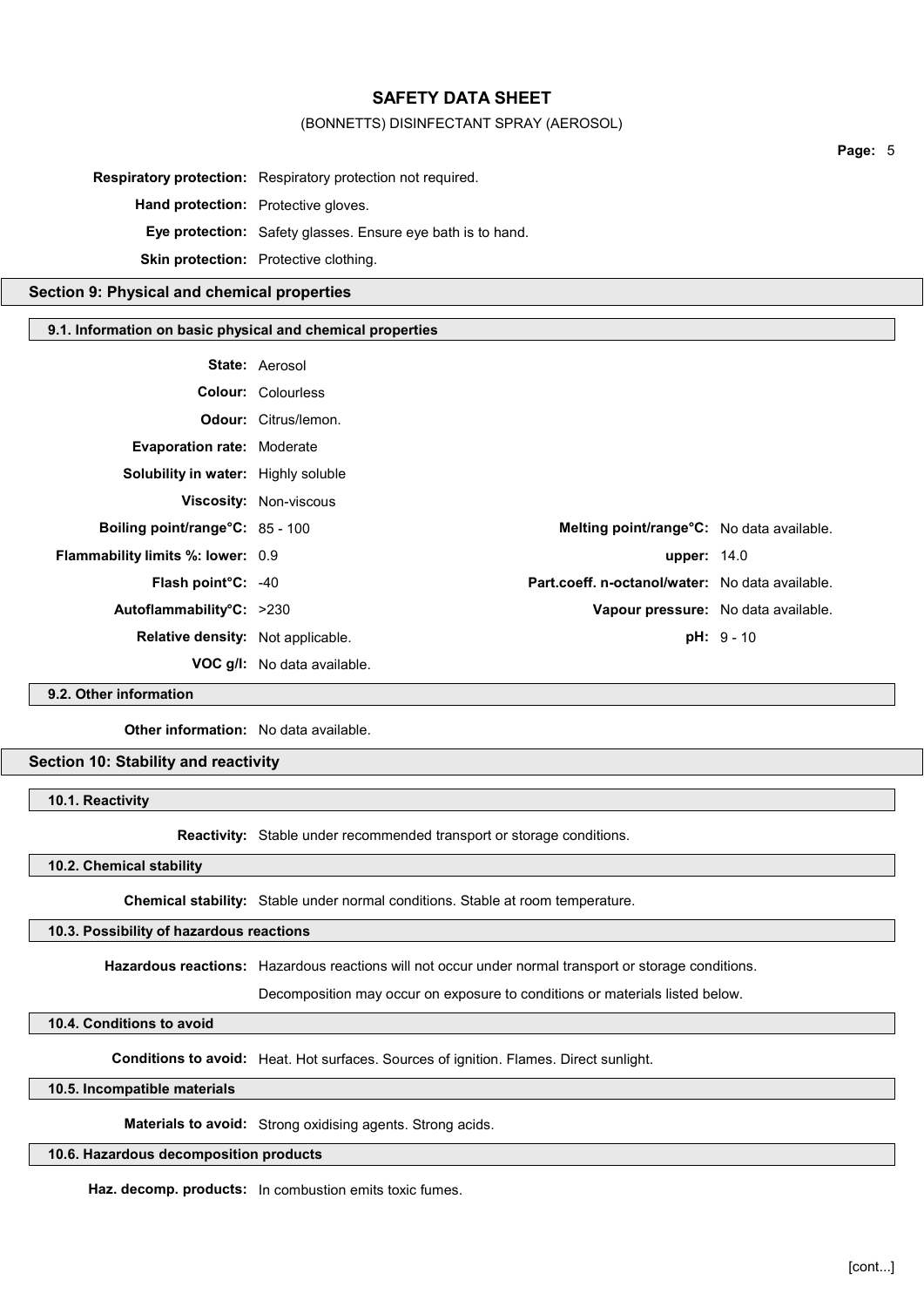## (BONNETTS) DISINFECTANT SPRAY (AEROSOL)

Page: 6

#### Section 11: Toxicological information

### 11.1. Information on toxicological effects

## Hazardous ingredients:

**ETHANOL** 

| <b>IVN</b>       | <b>RAT</b> | LD50 | 1440 | mg/kg |
|------------------|------------|------|------|-------|
| <sup>'</sup> ORL | <b>MUS</b> | LD50 | 3450 | mg/kg |
| ORL              | <b>RAT</b> | LD50 | 7060 | mg/kg |

## PERFUME SHARPE LEMON 13264 (CONTAINING CITRAL,CITRONELLOL,GERANIOL,LIMONENE,LINALOOL)

| DERMAL <sup>®</sup> | HMN | LD50 | >5000 | mg/kg |
|---------------------|-----|------|-------|-------|
| ORAL                | HMN | LD50 | >5000 | mg/kg |
| VAPOURS             | HMN | LD50 | >5000 | mg/kg |

Toxicity values: No data available.

Symptoms / routes of exposure

Skin contact: There may be mild irritation at the site of contact.

Eye contact: There may be irritation and redness.

Ingestion: There may be irritation of the throat.

Inhalation: There may be a feeling of tightness in the chest with shortness of breath.

## Section 12: Ecological information

12.1. Toxicity

Ecotoxicity values: No data available.

12.2. Persistence and degradability

Persistence and degradability: Biodegradable.

12.3. Bioaccumulative potential

Bioaccumulative potential: No bioaccumulation potential.

12.4. Mobility in soil

Mobility: Readily absorbed into soil. Volatile. Soluble in water. Vapour is heavier than air.

## 12.5. Results of PBT and vPvB assessment

**PBT identification:** This product is not identified as a PBT/vPvB substance.

12.6. Other adverse effects

Other adverse effects: Negligible ecotoxicity.

Section 13: Disposal considerations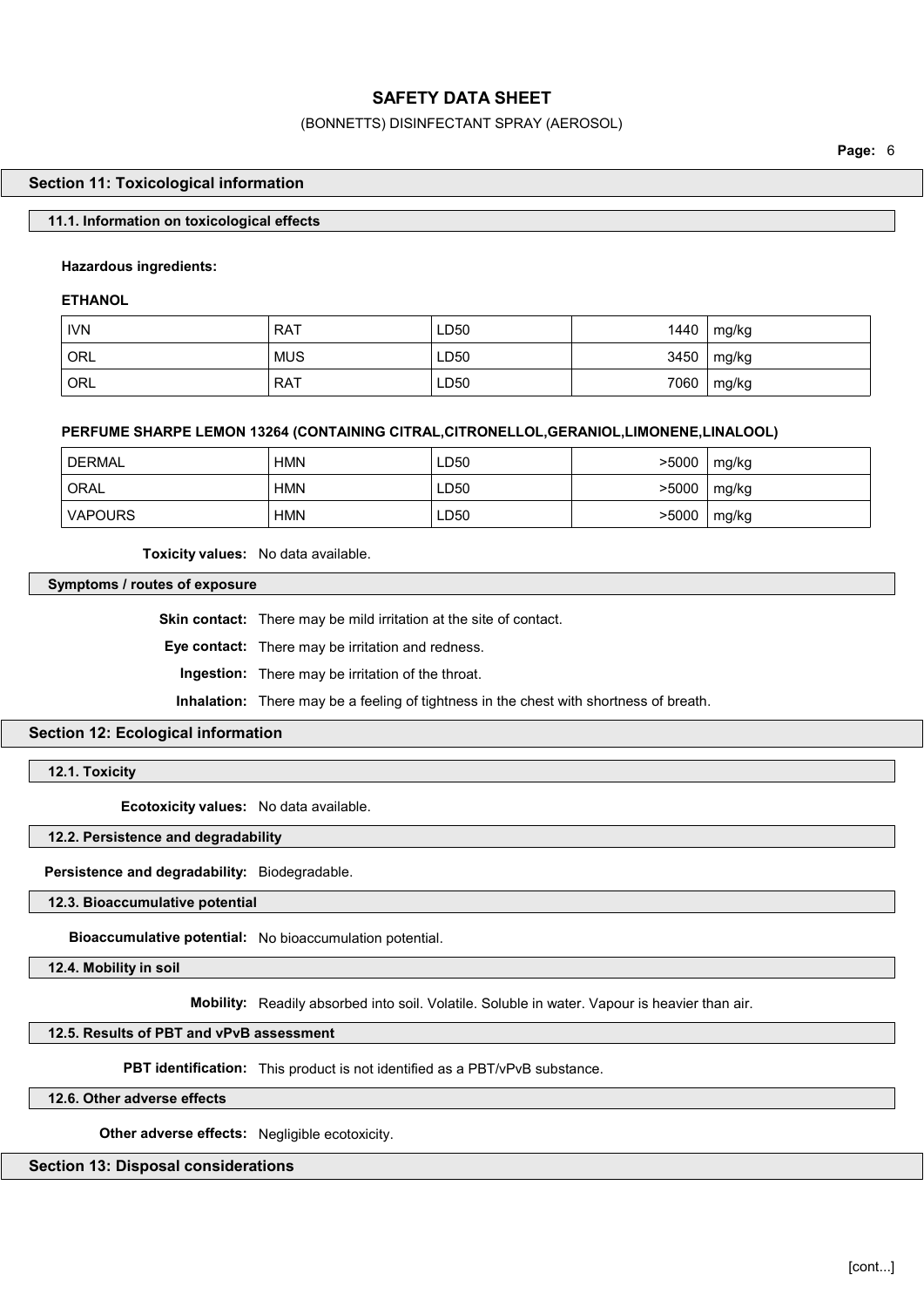#### (BONNETTS) DISINFECTANT SPRAY (AEROSOL)

# 13.1. Waste treatment methods Disposal operations: Transfer to a suitable container and arrange for collection by specialised disposal company. Recovery operations: Recycling/reclamation of metals and metal compounds. Waste code number: 16 05 05 Disposal of packaging: Dispose of as normal industrial waste. Empty cans must not be burned because of explosion hazard. NB: The user's attention is drawn to the possible existence of regional or national regulations regarding disposal. Section 14: Transport information 14.1. UN number UN number: UN1950 14.2. UN proper shipping name Shipping name: AEROSOLS 14.3. Transport hazard class(es) Transport class: 2 14.4. Packing group 14.5. Environmental hazards Environmentally hazardous: No **Marine pollutant: No Marine pollutant:** No 14.6. Special precautions for user Special precautions: No special precautions. Tunnel code: D Transport category: 2 Section 15: Regulatory information 15.1. Safety, health and environmental regulations/legislation specific for the substance or mixture Specific regulations: Not applicable. 15.2. Chemical Safety Assessment Chemical safety assessment: A chemical safety assessment has not been carried out for the substance or the mixture by the supplier. Section 16: Other information Other information Other information: This safety data sheet is prepared in accordance with Commission Regulation (EU) No

2015/830.

Detergent Regulations EC648/2004, the product contains amongst other ingredients:-